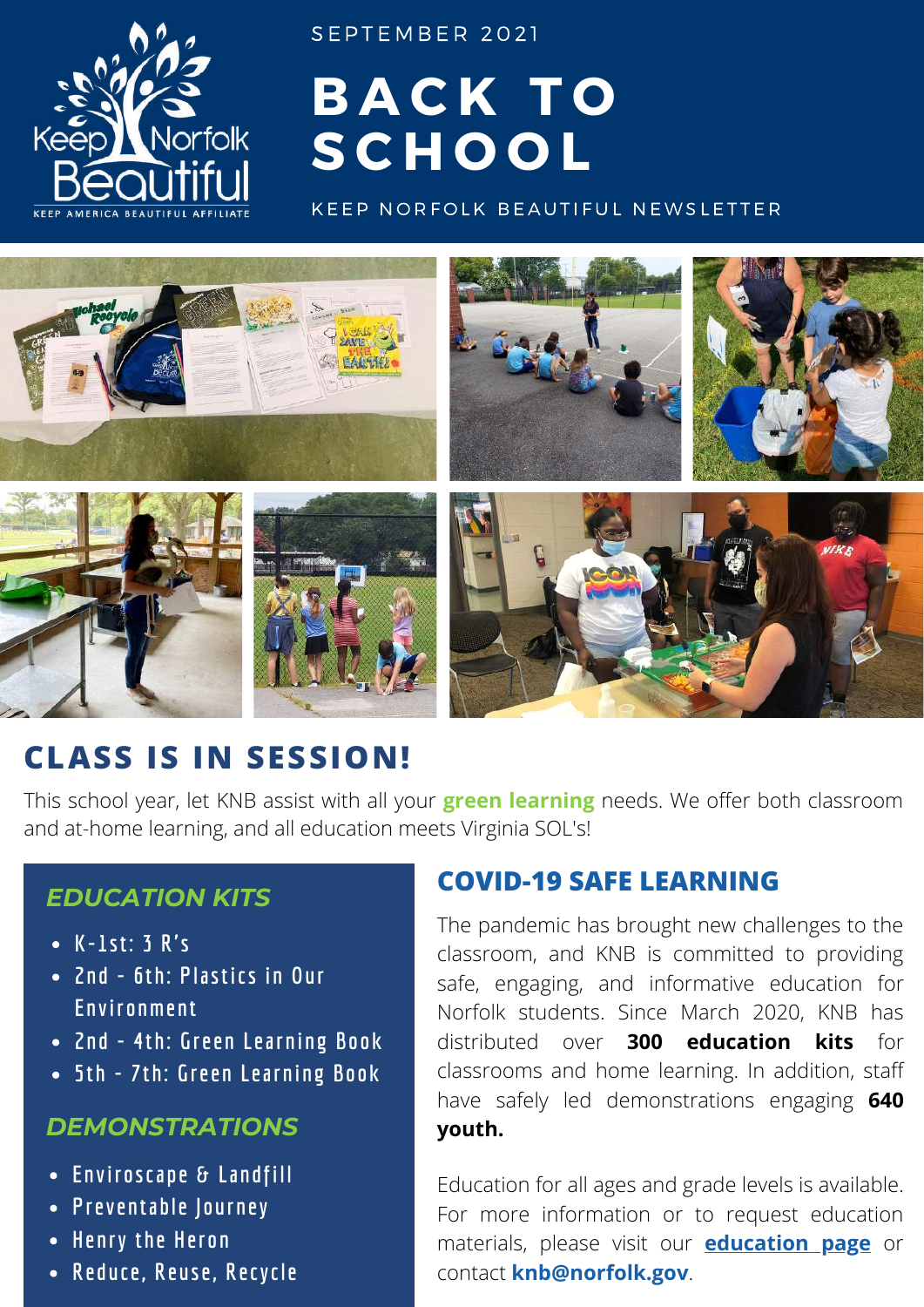## **U P C O M I N G E V E N T S**



This fall, don't miss our largest Special Waste Collection Event at Southside STEM Academy! Secure, on-site shredding, electronic drop-off, household hazardous waste collection, and plastic bag recycling will be available. In addition, this year will include a \*FREE\* tree giveaway while supplies last, courtesy of FONE. For more information, please visit **[www.norfolk.gov/knb.](https://www.norfolk.gov/2376/Keep-Norfolk-Beautiful)**

#### **INTERNATIONAL COASTAL CLEANUP**

**Join us on Saturday, October 16th from 9:00 am - 11:00 am at Barraud Park for the ICC!** Along with a litter cleanup, we will be collecting data on the type of litter found. All supplies provided by KNB, and all ages and abilities welcome. Register **[now](https://www.norfolk.gov/FormCenter/Keep-Norfolk-Beautiful-35/International-Coastal-Cleanup-Volunteer--639)**!





### **VIRGINIA BALLOON BAN**

Please remember, as of July 1, 2021, **it is illegal to intentionally release nonbiodegradable balloons outdoors.** This bill, enacted by the VA General Assembly, will reduce litter and protect animals from harm, especially birds, turtles and other wildlife that mistake them for food. You can learn more about the new bill **[here.](https://www.pilotonline.com/news/environment/vp-nw-balloon-release-0629-20210628-j2gh47ooorbojbiwqatln3hkhy-story.html)**



## **NEIGHBORHOOD EXPO & U.P.L.I.F.T AWARDS**

Keep Norfolk Beautiful (KNB) was honored with a 2021 Unity, Public Service, Leadership, Innovation, Friendship & Teamwork Award (UPLIFT). They were nominated by Team Norfolk colleagues, Neighborhood Services and recognized along with many volunteers and programs that work with KNB as one of their many outreach efforts. KNB provided ongoing litter cleanups throughout the pandemic and many opportunities to gather safely, focusing on this continuing problem together. In FY21, KNB engaged over 4,000 volunteers who removed over 85,000 pounds of litter from Norfolk. Thank you to our volunteers, City partners, Norfolk residents, and all who work to keep our community safe and litter-free.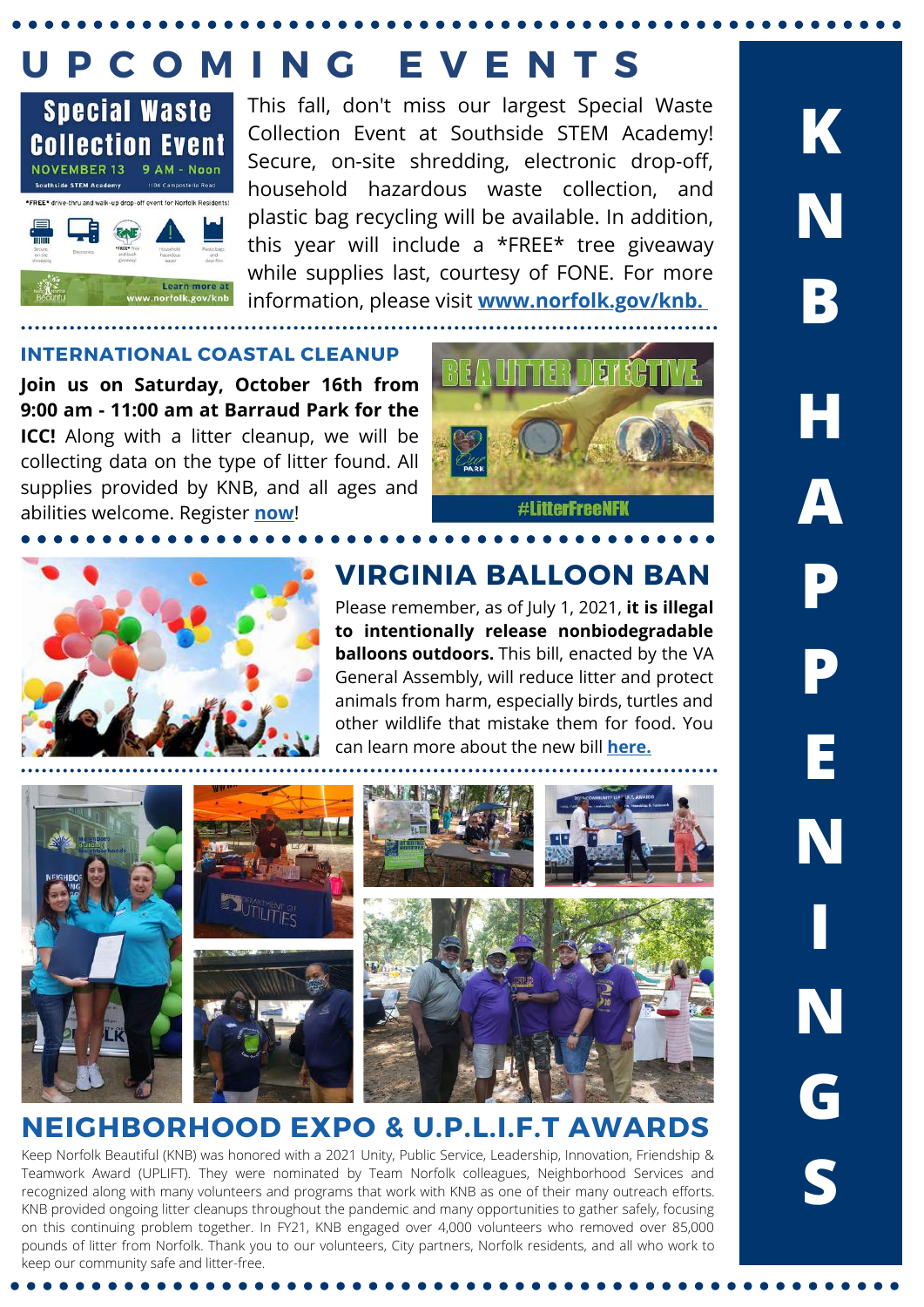# **S T A Y U P - T O - D A T E**

### **PARTNERSHIP HIGHLIGHT**



Volunteers are hard at work this September! Norfolk Rotary Club, Lafayette Winona Civic League, and Ingleside Civic League planned community cleanups. Thank you for Loving Our City!

## **VOLUNTEER OPPORTUNITIES**

**Garden Workday @ Bayview Elementary** 

#### **October 22nd | 10:00 am**

Volunteers are needed to assist with weeding, pruning, cleanup, and rain barrel maintenance at Bayview Elementary's rain garden. Norfolk Master Gardeners will be on site to lead tasks.

Please contact knbanorfolk.gov to register





## **To volunteer, request a workshop, speaker or a Green Bucket litter kit, e-mail knb@norfolk.gov or call 757-441-1347.**

**Please call or e-mail in advance. Visit our [website](https://www.norfolk.gov/2376/Keep-Norfolk-Beautiful) for details on how you can help Keep Norfolk Beautiful.**



### **SMALL CHANGES = BIG IMPACT**

www.norfolk.gov/knb - 757.441.1347

There is still time to **Skip the Straw!** Tag **@KeepNorfolkBeautiful** on Facebook or Instagram along with a picture of you skipping the straw to be entered into a raffle. Deadline October 2nd.



#### **Not sure what goes in the recycling bin? We're here to help!**

Follow us on **[Facebook](https://www.facebook.com/KeepNorfolkBeautiful)** or Instagram **[@KeepNorfolkBeautiful](https://www.instagram.com/keepnorfolkbeautiful/?hl=en)** to stay up to date on what can go in the blue bin. Or, visit our **[Recycling](https://www.norfolk.gov/4813/Recycling) page** to learn more about recycling right in Norfolk!

*Remember, recyclables must be empty, clean, and dry. When in doubt, throw it out.*